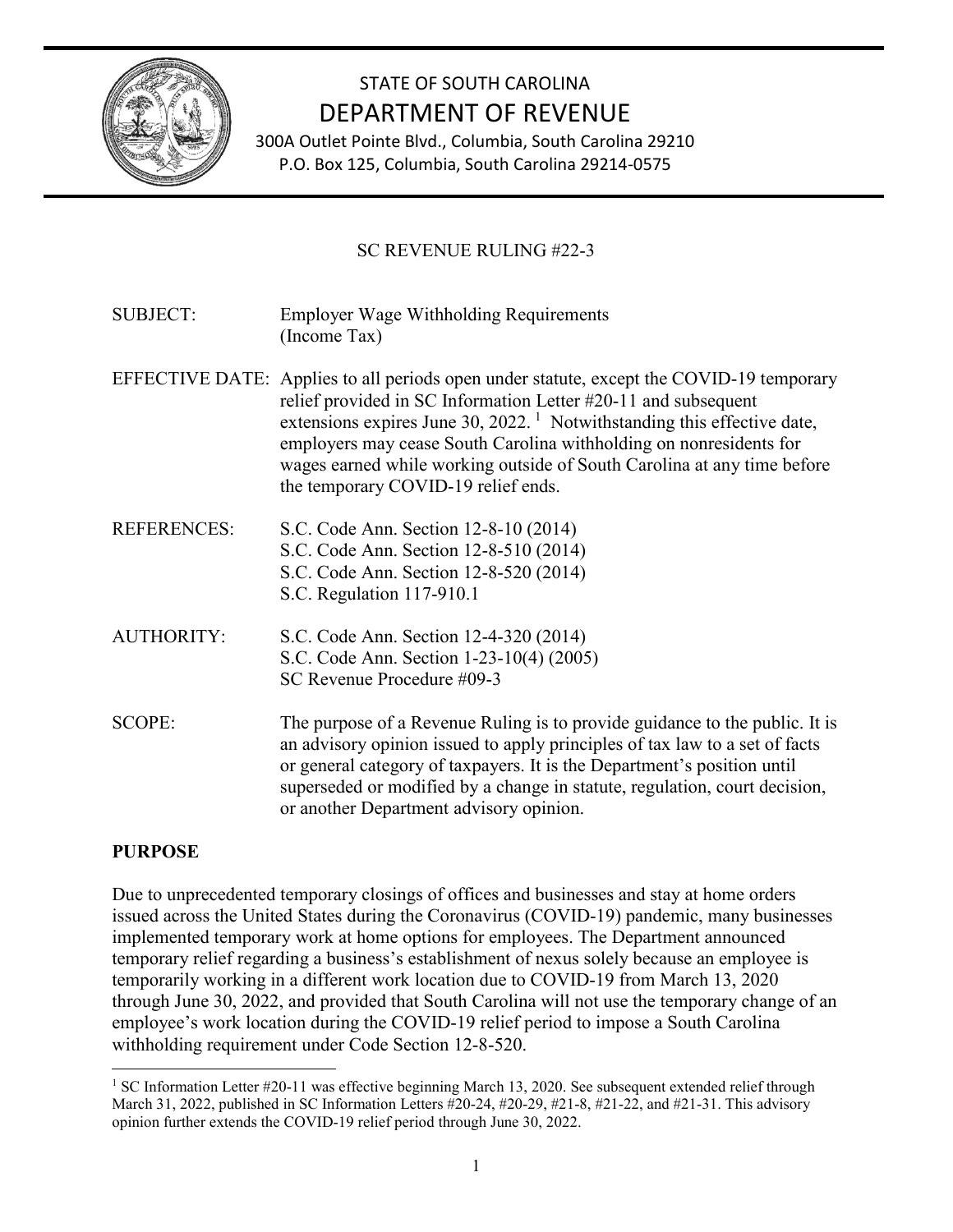With the relaxation of COVID-19 restrictions, the Department is ending its temporary relief provided in SC Information Letter #20-11 and subsequent extensions effective June 30, 2022. The COVID-19 pandemic, however, has brought about changes in the work environment and more employers are providing employees with greater flexibility to return to the office, work from home, or work remotely from anywhere on a permanent or flexible basis.

The purpose of this advisory opinion is to provide guidance to employers of their South Carolina withholding requirements under South Carolina Title 12, Chapter 8, for resident and nonresident employees, whether the employees are working in the employer's office/location or working partially, primarily, or wholly remote from home or other remote location.<sup>[2](#page-1-0)</sup>

## **LAW**

## **General Wage Withholding Requirements**

Code Section 12-8-510, establishes who is subject to the withholding laws in South Carolina, and reads:

A person located, doing business, or having gross income in this State and an employer having an employee earning income within this State are subject to the withholding laws provided in this chapter.

Code Section 12-8-10 provides definitions of terms used for purposes of income tax withholding, including the terms "employee," "employer," and "nonresident," and reads, in part:

As used in this chapter unless otherwise required by the context:

\* \* \*

(3) "Employee" includes a resident individual receiving wages, as defined in Section 12-8-520(D), for services regardless of where the services are rendered and nonresident individual receiving wages, as defined in Section 12-8-520(D), for services rendered in this State.

(4) "Employer" means the person for whom an individual performs or performed a service, of whatever nature, as the employee of the person.

(5) "Nonresident" [employee] means an individual domiciled outside this State…

\* \* \*

Code Section 12-8-520 details the "wages" subject to withholding and amounts to be withheld.

<span id="page-1-0"></span> $\overline{a}$ <sup>2</sup> This guidance is limited to income tax wage withholding under Code Section 12-8-520. This guidance does not apply to any obligation that may apply with respect to labor and employment law other than South Carolina Title 12, "Taxation."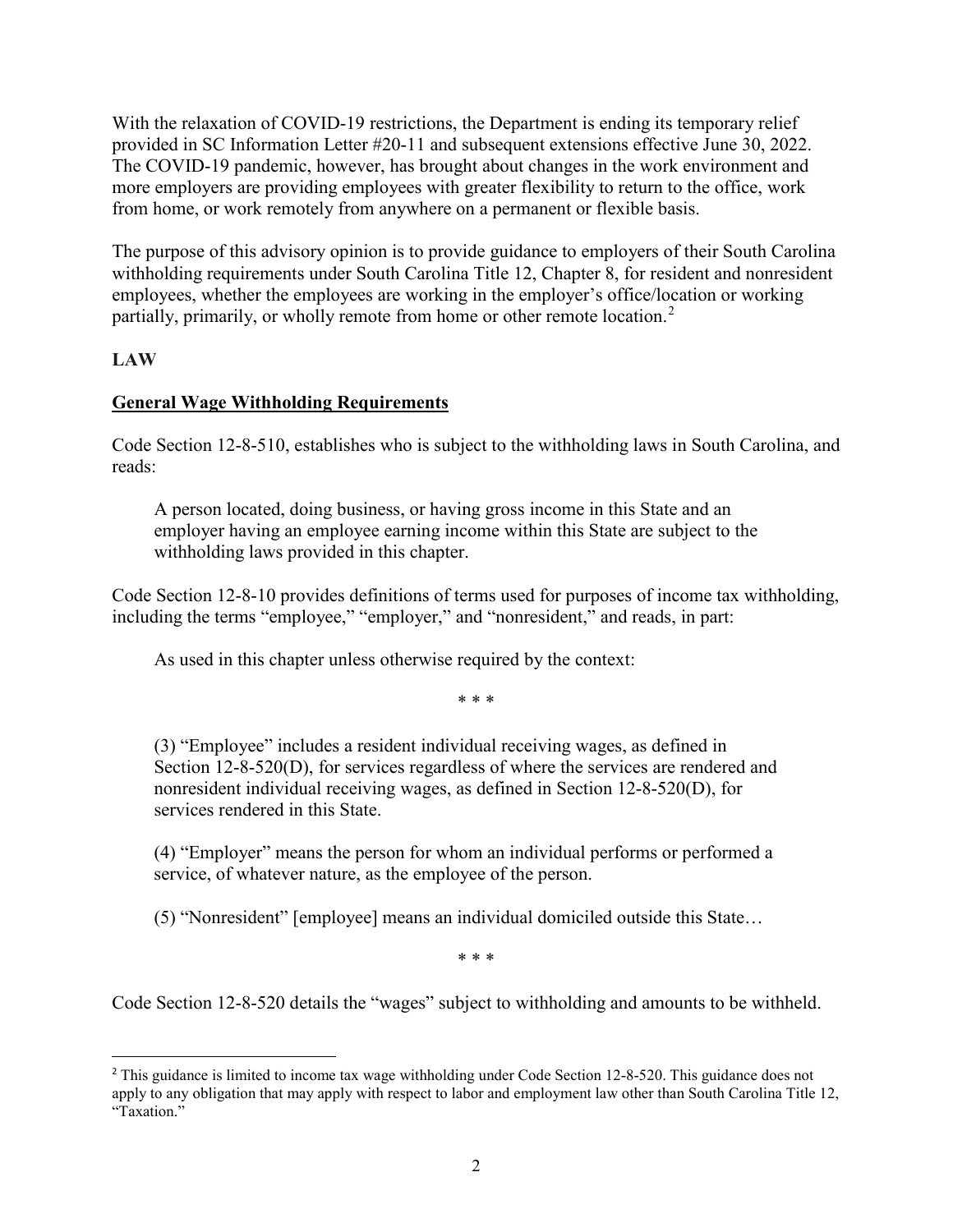Code Section 12-8-520(A) provides for the wage threshold upon which an employer must withhold South Carolina income tax on an employee, and reads:

(A) An employer paying wages to an employee shall withhold income tax for that employee if at the time of payment the wages are expected to equal one thousand dollars or more during the year, except as provided in (C), using the tables and rules promulgated by the department.

Code Section 12-8-520(C) addresses when "wages" of a resident employee working in another state are not subject to the withholding requirements of Title 12, Chapter 8, and reads:

(C) The following wages are not subject to the withholding requirements of this chapter:

(1) Wages of a resident employee receiving wages in another state if:

(a) the wages are subject to the withholding laws of the state in which they are earned; and

(b) the employer is withholding income taxes on behalf of the other state.

Code Section 12-8-520(D) defines the term "wages" for purposes of the withholding requirements of Title 12, Chapter 8, and reads:

(D) For purposes of this chapter "wages" is all remuneration for services of any nature performed by an employee for an employer, including the fair market value of all remuneration paid in a medium other than cash…

#### **Remuneration Exempt from Withholding and Regulation 117-910.1**

Code Section 12-8-520(D) provides that the term "wages" does not include certain remuneration paid. Remuneration excluded from the definition of "wages," and therefore exempt from withholding, includes amounts paid:

(1) for agricultural services performed by an employee on a farm in connection with:

(a) cultivating the soil, or raising or harvesting any agricultural or horticultural commodity, including the raising, shearing, feeding, training, and management of livestock, bees, poultry, fur-bearing animals and wildlife;

(b) the operation, management, conservation, improvement, or maintenance of a farm and its tools and equipment; or

(c) salvaging timber or clearing land of brush and other debris left by a hurricane if the major part of the service is performed on a farm.

(2) for domestic services performed in a private residence;

(3) for personal services performed in this State by nonresident employees in connection with their regular employment outside of this State when the gross South Carolina wages are equal to or less than the personal exemption amount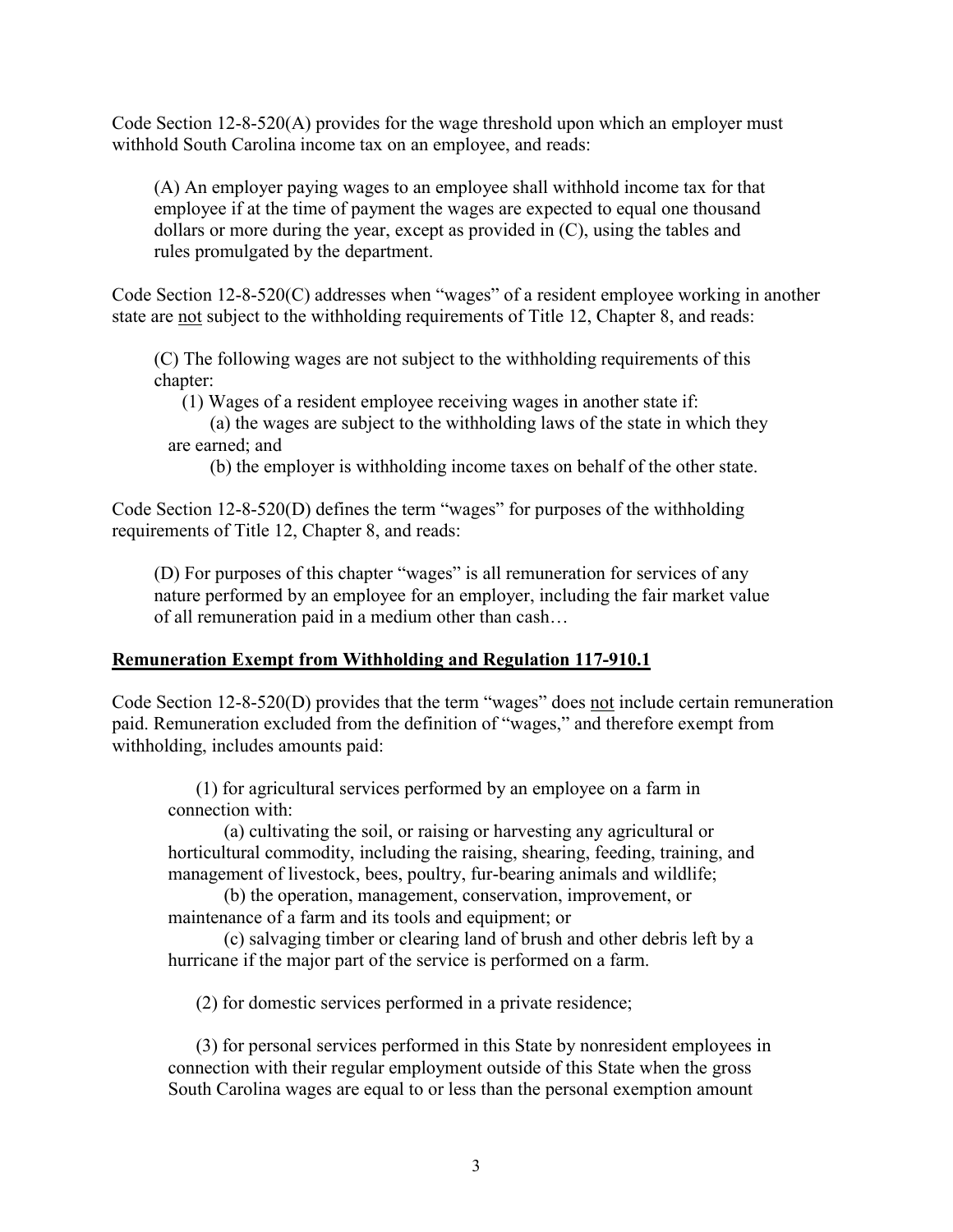provided in Internal Revenue Code Section 151(d) as defined in Section  $12$ -6-40.<sup>[3](#page-3-0)</sup> However, this item does not apply to employees performing construction, installation, engineering, or similar services where the situs of the job is in this State;

(4) for services performed by a duly ordained, commissioned, or licensed minister of a church in the exercise of the ministry or by members of a religious order in the exercise of duties required by the order;

(5) for services performed by an individual on a boat with a crew of ten or fewer engaged in catching fish or other forms of aquatic animal life under an arrangement with the boat owner or operator in which the individual receives only a share of the boat's catch or a share of the proceeds from the sale of the catch and for services involving a multiple boat operation, with each boat's crew being ten or fewer, in which the individual receives a share of all the boats' catch or a share of the proceeds from the sale of all the boats'catch;

\* \* \*

Regulation 117-910.1, "Determination of Withholding When Receiving Taxable Wages and Exempt Compensation," provides guidance regarding South Carolina's withholding requirement when an employee is earning from the same employer both wages subject to withholding and remuneration exempt from withholding as provided in Code Section  $12-8-520(D)(1)$  through (11). The rule established in this Regulation is commonly referred to as the "One-Half Rule." Regulation 117-910.1 reads:

A particular employee may receive wages subject to withholding and also remuneration that is exempt from withholding. In such a case all remuneration paid during the payroll period is treated alike; that is, it is all treated as wages on which withholding is required, or it is all treated as exempt from withholding. The following rules apply:

(1) If one-half or more of any payroll period (not in excess of 31 days) is spent in earning wages subject to withholding, then withholding is required on all remuneration paid to the employee (including the "exempt" remuneration).

(2) If more than one-half of any payroll period (not in excess of 31 days) is spent in earning exempt remuneration described in Section 12-8-520, then no withholding is required on any wages paid to the employee.

<span id="page-3-0"></span><sup>&</sup>lt;sup>3</sup> For purposes of determining this wage threshold, the personal exemption amount is the exemption amount provided in IRC Section 151(d) and published for the current tax year by the IRS (e.g., \$4,400 for tax year 2022; see IRS Revenue Procedure 2021-45), notwithstanding the suspension of the personal exemption for individual taxpayers in tax years 2018 – 2025 by the Tax Cuts and Jobs Act of 2017 (Public Law 115-97) in IRC Section  $151(d)(5)(A).$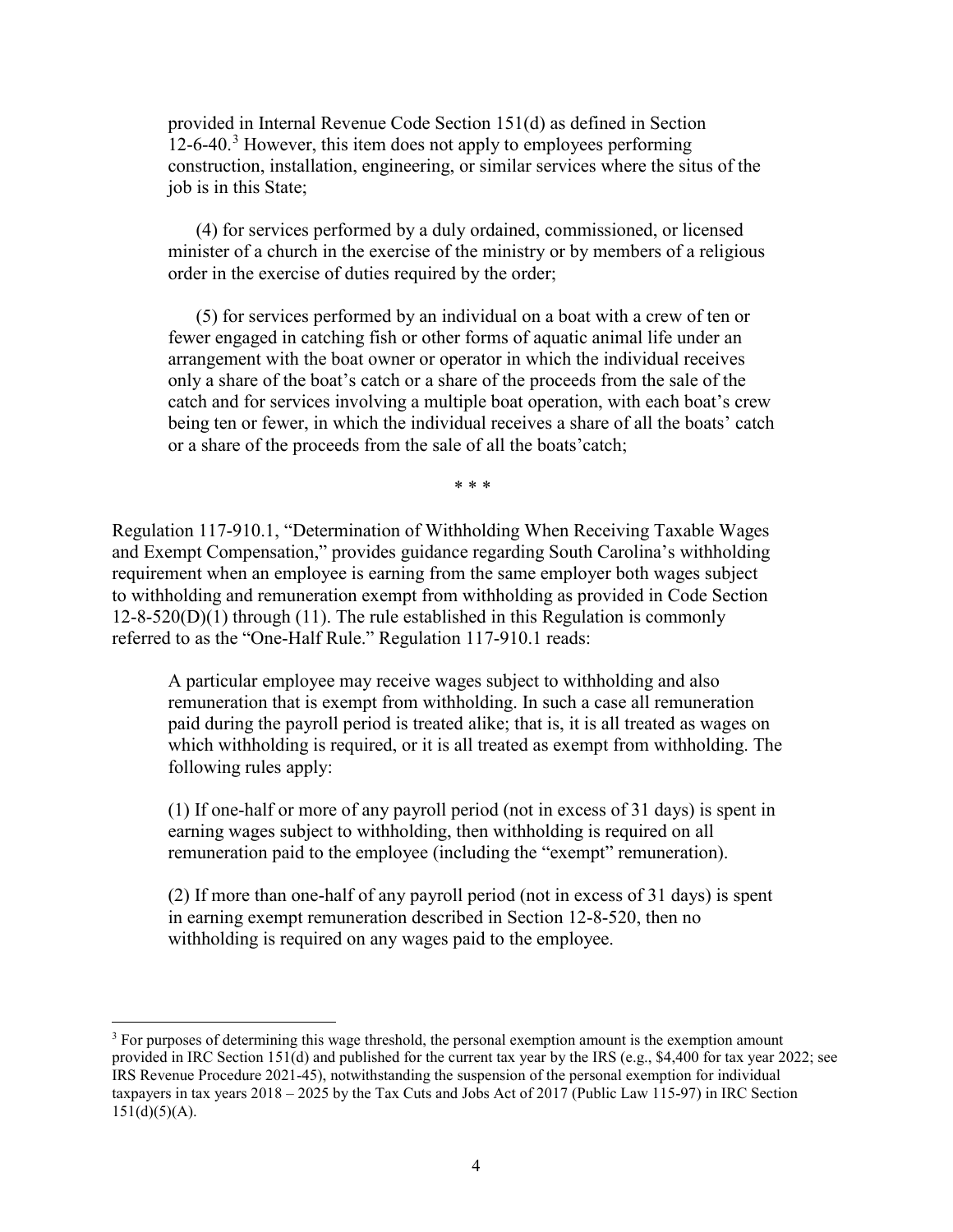## **SUMMARY OF EMPLOYER SOUTH CAROLINA WAGE WITHHOLDING REQUIREMENTS**

In general, an employer having an employee earning income in South Carolina is subject to South Carolina's wage withholding laws in Title 12, Chapter 8. This includes an employer located outside of South Carolina having a South Carolina resident employee or nonresident employee earning income in South Carolina (whether the employee is working in South Carolina at the direction of the employer or at his own choosing). South Carolina wage withholding does not, however, apply to an employer who pays wages to a South Carolina resident employee to work exclusively outside South Carolina, provided the employer is withholding income taxes on behalf of the other state. Code Sections 12-8-510, 12-8-10(3), and 12-8-520(C)(1).

Resident Employee Wage Withholding – General Rule. South Carolina's withholding laws apply to resident employees, regardless of where the resident employee performs the services (e.g., in South Carolina exclusively, partially, or exclusively outside South Carolina, at the employer's business premises, or at the employee's home, out-of-state vacation home, or other location, etc.), except as noted below. A "resident employee" is an individual domiciled in South Carolina. Code Section 12-8-10(3).

Special Rule for Resident Employee Working Outside South Carolina (Partially or Totally). South Carolina's withholding laws do not apply to wages of South Carolina residents working outside of South Carolina during some or all of the payroll period if: (a) the wages are subject to the withholding laws of the state in which they are earned and (b) the employer is withholding income taxes on behalf of the other state. Code Section  $12-8-520(C)(1)$ . If this provision applies, the employer is not required to withhold South Carolina income tax on the wages.

Nonresident Employee Wages. South Carolina's withholding laws also apply to nonresident employees only for services rendered in South Carolina. The wages of nonresident employees working exclusively outside of South Carolina are not subject to South Carolina withholding. A "nonresident employee" is an individual domiciled outside of South Carolina. Code Sections 12- 8-10(3) and (5).

The wages of nonresident employees working partially in South Carolina and partially outside of South Carolina are subject to South Carolina withholding only to the extent the wages are for services rendered in South Carolina. **Note**: Regulation 117-910.1 (the one-half rule) does not apply. "Exempt" remuneration referenced in Code Section 12-8-520(D)(1) through (11) and Regulation 117-910.1 does not mean "wages" subject to withholding in another state when an employee is working partly within South Carolina and partly outside of South Carolina. See additional discussion and Example 5 below.

Exceptions to Wage Withholding Rules. South Carolina's wage withholding laws in Title 12, Chapter 8, do not apply to the following:

1. An employee whose wages are expected to be less than \$1,000 during the year.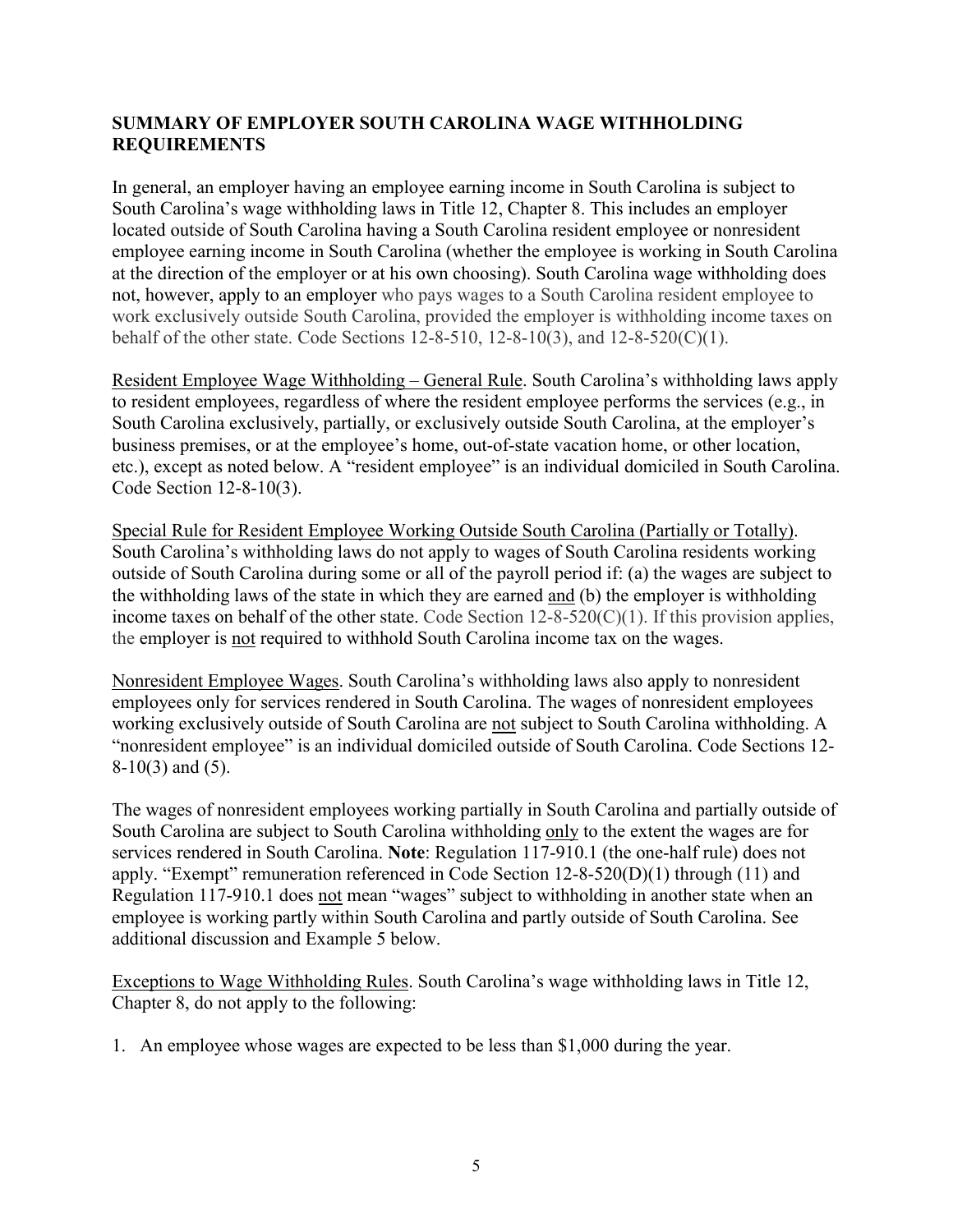- 2. A nonresident employee whose wages do not exceed the federal personal exemption amount in IRC Section 151(d). However, this exception does not apply to employees performing construction, installation, engineering, or similar services where the situs of the job is in South Carolina. Code Section 12-8-520(D)(3).
- 3. An employee who has requested a "Waiver of Withholding Requirements," permitted under Code Section 12-8-1040. Code Section 12-8-520(C)(2).
- 4. Wages earned by a resident employee working outside South Carolina (partially or totally) when (a) the wages are subject to the withholding laws of the state in which they are earned and (b) the employer is withholding income taxes on behalf of the other state. Code Section  $12 - 8 - 520(C)(1)$ .
- 5. Certain remuneration paid for services performed by an employee listed in Code Section 12-  $8-510(D)(1) - (11)$ , except as provided in Regulation 117-910.1 (the one-half rule).
- 6. A military spouse who requests an exemption from South Carolina withholding under federal law. See SC Revenue Ruling #21-10, "Military Servicemember Spouse – Domicile and Taxation," for when a military spouse may request an exemption.

# **EXAMPLES**

Examples below illustrate the employer wage withholding requirements discussed above. The examples are not an exhaustive list of all South Carolina's withholding requirements. With respect to the examples below, the examples assume that each employee earns over \$1,000 of South Carolina wages; a nonresident employee earns South Carolina wages over the personal exemption amount listed in the Internal Revenue Code; and an exemption from withholding has not been requested by any employee. In addition, each example assumes the employer has nexus with South Carolina, unless otherwise stated.

#### **Example 1 – South Carolina Employer with Resident and Nonresident Employees who Work Exclusively in South Carolina**

An employer with a South Carolina facility near the South Carolina/North Carolina state line hires employees who are residents of South Carolina and North Carolina. The employer is required to withhold South Carolina income tax on the wages paid to the South Carolina resident employees, whether the resident employees are working at the employer's business premises in South Carolina, the employees' South Carolina home, or any other location in South Carolina (e.g., employees' South Carolina vacation home, employer's South Carolina satellite office). In addition, the employer is required to withhold South Carolina income tax on the wages paid to North Carolina resident employees working in South Carolina.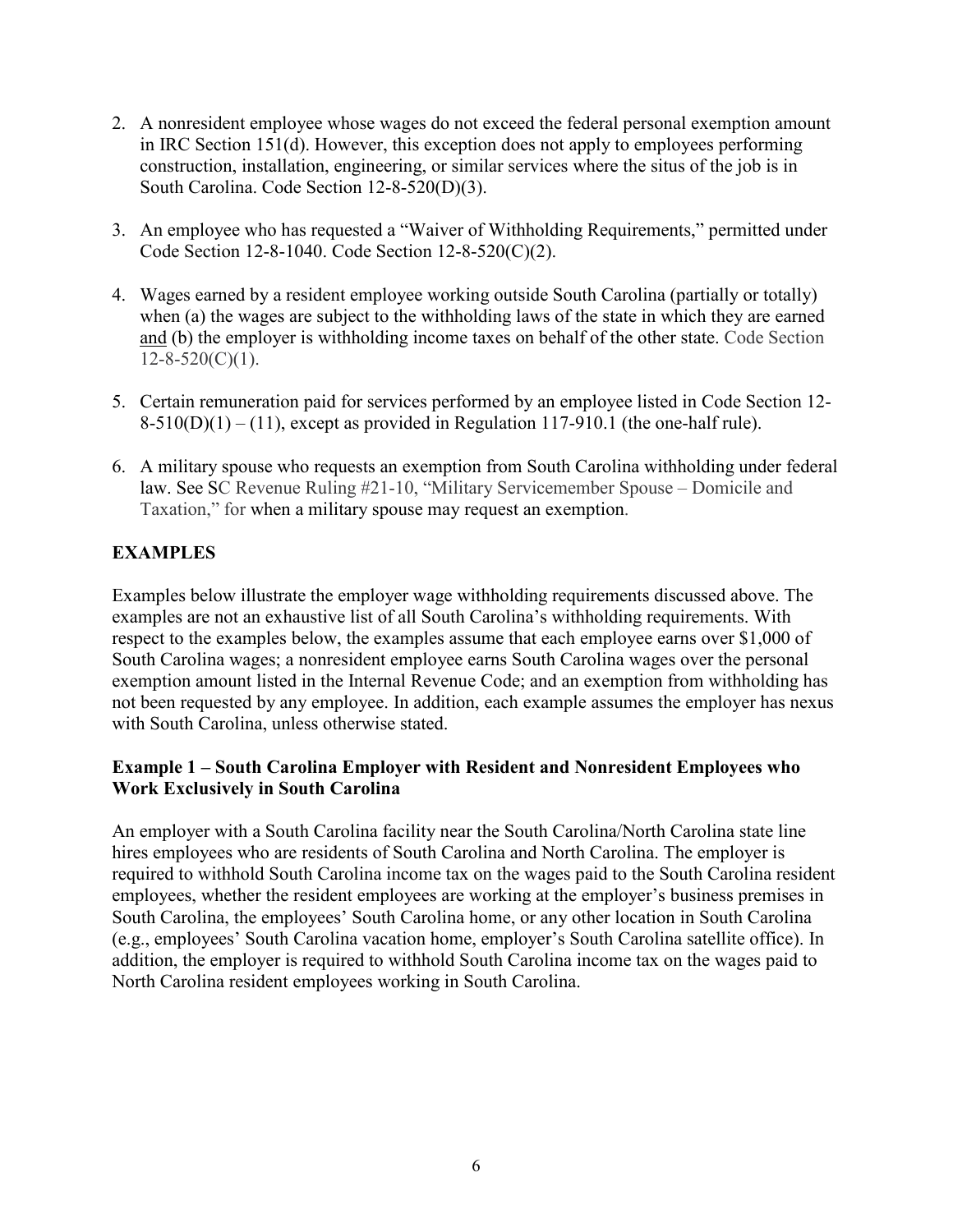## **Example 2 – Iowa Employer with Resident Employee who Works Exclusively in South Carolina**

A resident of South Carolina is an employee of an Iowa home improvement supply company. The employee works out of his home in South Carolina. South Carolina law requires an employer, including an employer located outside of South Carolina, to withhold income tax on the wages of a South Carolina resident employee working in South Carolina, regardless of the location of the work in South Carolina. Code Sections 12-8-10, 12-8-510, and 12-8-520. The employer is required to withhold South Carolina income tax on the wages earned by the South Carolina resident employee in South Carolina.

#### **Example 3 – South Carolina Employer with Resident Employees who Work Partially in South Carolina and Partially Outside of South Carolina**

**Example A: South Carolina Resident Works Partially in another State that has a Withholding Requirement**. A South Carolina resident employee works 70% of the payroll period at the employer's business premises in South Carolina and 30% of the payroll period in Georgia (e.g., at the employee's Georgia home or the employer's business premises in Georgia). The employer determines the wages earned in Georgia are subject to the withholding laws of Georgia and the employer withholds income taxes on behalf of Georgia. South Carolina law requires the employer to only withhold South Carolina income tax on 70% of the wages paid to the South Carolina resident since both requirements of Code Section  $12-8-520(C)(1)$  are met.

**Note**: The answer would be different, and 100% of the resident employee wages would be subject to South Carolina withholding, if the employer did not withhold income tax on behalf of Georgia.

**Example B: South Carolina Resident Works Partially in a State Without a Withholding Requirement**. A South Carolina resident employee works 10% of the year at the employer's business premises in South Carolina and 90% of the year in Florida, a state with no individual income tax and no requirement for the employer to withhold on the employee's wages. South Carolina law requires the employer to withhold South Carolina income tax on 100% of the wages paid to the South Carolina resident (i.e., the wages earned in South Carolina and the wages earned in Florida) since both requirements of Code Section  $12-8-520(C)(1)$  are not met.

## **Example 4 – Ohio Employer with Nonresident Employee who Works Partially in South Carolina and Partially Outside of South Carolina**

An Ohio resident employed as a computer programmer for an Ohio corporation chooses to rent and work from a beach house in South Carolina for three months this year to enjoy the warmer winter weather. The Ohio resident works exclusively in South Carolina during these three months. South Carolina law requires an employer, including an out-of-state employer, to withhold on the wages of a nonresident employee working in South Carolina, whether the employee is working in South Carolina at the direction of the employer or at his own choosing. The Ohio nonresident employer is only required to withhold South Carolina income tax on the wages of the nonresident employee paid for services rendered in South Carolina during these three months. Code Sections 12-8-10(3) and (5).